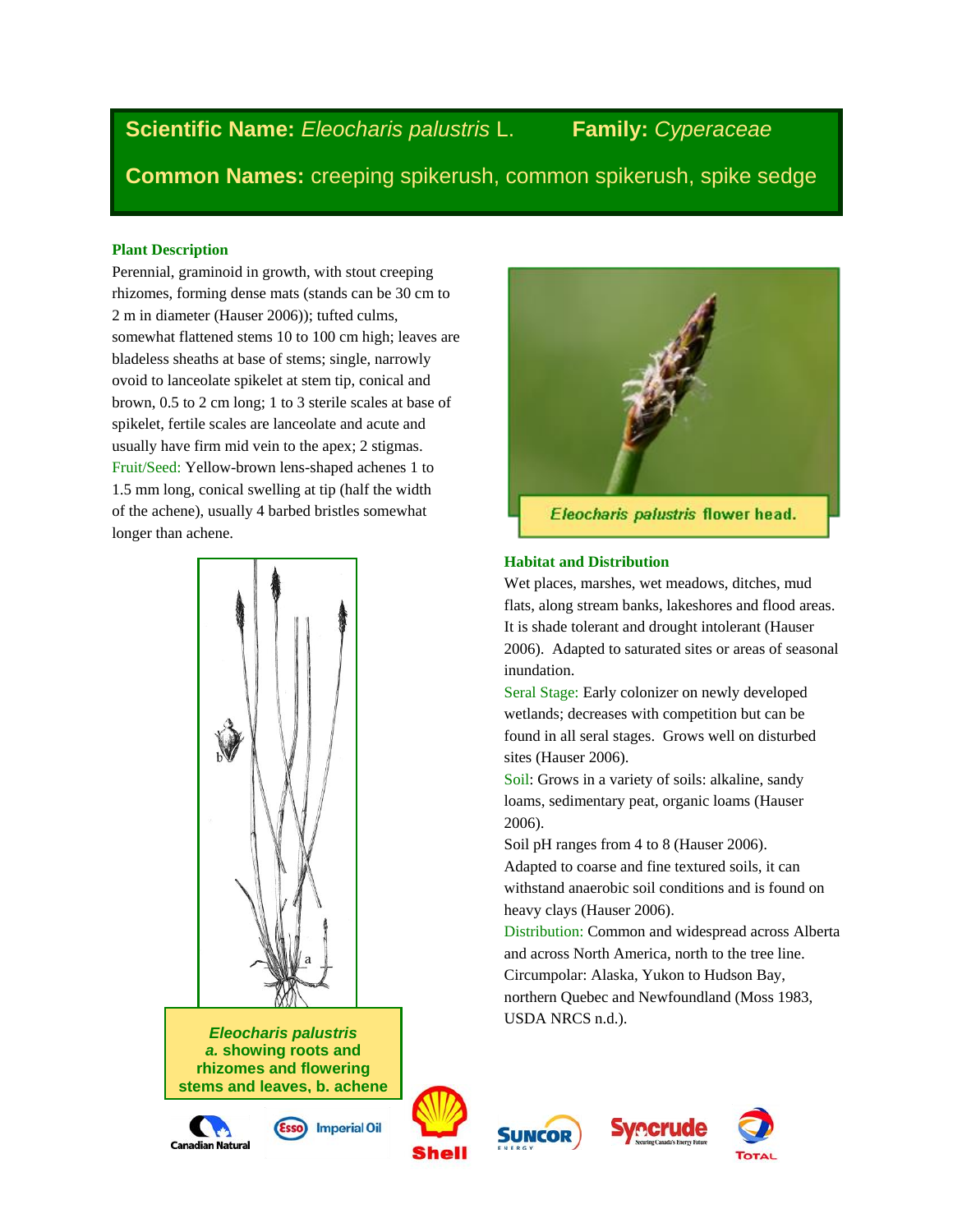### **Phenology**

`

Active growth period is spring, with moderate growth rate (USDA NRCS n.d.). Flowers from June to September. Seeds ripen in late August to October (USDA NRCS n.d.).

# **Pollination**

Wind-pollinated (Hauser 2006).

### **Seed Dispersal**

Seed from *Eleocharis sp.* do not float so are not carried very far unless water in the area is flowing (Leck and Schutz 2005).

# **Genetics**

2n=10 to 96 (USDA NRCS n.d.).

# **Symbiosis**

Colonized by vesicular-arbuscular mycorrhizal fungi (Bohrer et al. 2004). According to Ogle et al. (2012) common spikerush is associated with VA mycorrhizae and has the ability to fix atmospheric nitrogen and make it available to other plant species in the wetland community.



### **Seed Processing**

Collection: Harvest by hand, stripping or clipping with hand shears (USDA NRCS n.d.). Power seed harvesters may also be used (Ogle et al. 2012). Handheld seed strippers can be used in dense patches.

Can produce prodigious amounts of seed but viability is low (Hauser 2006).





Seed Weight: 0.76 g/1,000seeds (Royal Botanic Gardens Kew 2008).

Cleaning: Hammer mill can be used to break up large debris and free seeds (Ogle et al. 2012).

Storage/Longevity: Orthodox, long term with IPGRI preferred storage conditions (Royal Botanic Gardens Kew 2008).

# **Propagation**

Natural Regeneration: Spreads rapidly by rhizomes and occasionally by seed (Ogle et al. 2012). Rhizomes are most productive in mid to late summer (Hauser 2006). Establishes areas by colonization when not able to seed (Rook 2002).

Germination: Should start germinating after 7 to 14 days (Ogle et al. 2012). Light, moisture, and heat are required for seed germination (USDA NRCS n.d.). 75% germination success average (Royal Botanic Gardens Kew 2008).

Promoted by stratification (Hauser 2006).

Pre-treatment: Light seed scarification followed by 30 to 45 days cold stratification (2ºC) in a mixture of water and sphagnum moss (Ogle et al. 2012). 8% germination after 30 days following a 9-month cold stratification at 4ºC (Shipley and Parent 1991). Direct Seeding: 5% germination rate, after 5 years of growth, germinated seeds were firmly established and thriving (Hauser 2006).

Maximum seeding density of 47,000 seeds/ha (USDA NRCS n.d.).

Vegetative Propagation: 63% survival of rhizome sprigs (Tannas 1997) the first year and 42% survival by year 2; spreads extensively in wet areas. Use of plugs with spacing of 30 to 45 cm to allow for fill will provide suitable establishment (Ogle et al. 2012).

# **Wildlife/Forage Uses**

Wildlife: Important food source and cover for waterfowl (Hauser 2006). Also provides cover for many small mammals. Seeds, stems and rhizomes are an important food source for a variety of waterfowl, marsh and songbirds. Seeds are eaten by





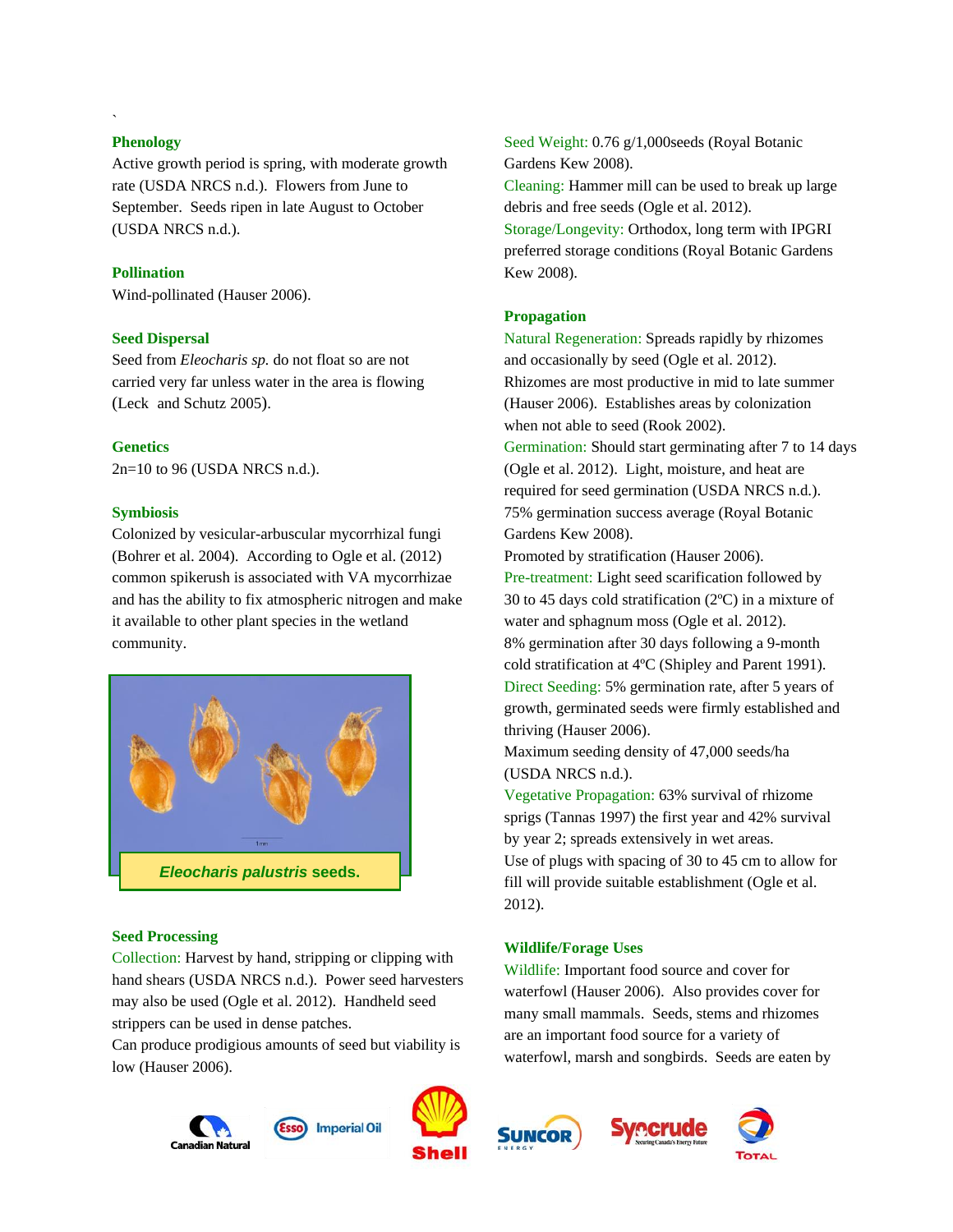ducks and the shoots by geese (Ogle et al. 2012). *E. palustris* has fair food value for elk and mule deer (Hauser 2006).

Livestock: Tops are heavily grazed by livestock especially after seed set. *E. palustris* may increase in response to grazing (Hauser 2006).

Low palatability (Hauser 2006).

Grazing Response: Although Tannas (1997) notes it is fairly resistant to heavy grazing and trampling, Hauser (2006) states it is highly susceptible to trampling in wetland areas.

# **Reclamation Potential**

`

Common spikerush can be used for wetland restoration and for development and improvement of plant diversity in wetland and riparian habitats (USDA NRCS n.d.). Reported to naturally colonize reclaimed wetland sites in the oil sands region of Alberta (Cooper et al*.* 2006). Because of its extensive rhizome formation, it is good for erosion prevention and for soil building (Tannas 1997).

# **Commercial Resources**

Availability: Not available commercially in Alberta or Saskatchewan (Tannas 1997). Cultivars: Numerous cultivars are available in the U.S. but these are not suitable for reclamation in Alberta.

# **Notes**

Because of its sprouting rhizomes, the common spikerush is well adapted to fire. The underground rhizomes usually remain undamaged by fire because the common spikerush grows in saturated or flooded soils (Hauser 2006).

Negatively affected by invasive *Elaeagnus angustifolia*  and found to be in association with Canada thistle at some locations (Hauser 2006). Shade intolerant (Rook 2004).

# **Photo Credits**

Photo 1: Kristian Peters [@ Fabelfroh](http://commons.wikimedia.org/wiki/User:Fabelfroh) 2007 (UTC).

Photo 2: Steve Hurst [http://plants.usda.gov/java/profile?symbol=ELPA3&](http://plants.usda.gov/java/profile?symbol=ELPA3&photoID=elpa3_003_ahp.tif) [photoID=elpa3\\_003\\_ahp.tif](http://plants.usda.gov/java/profile?symbol=ELPA3&photoID=elpa3_003_ahp.tif) Line Diagram: John Maywood, used by permission of Bruce Peel Special Collections, University of Alberta.

# **References**

Bohrer, K.E., C.F. Friese and J.P. Amon, 2004. Seasonal dynamics of arbuscular mycorrhizal fungi in differing wetland habitats. Mycorrhiza 14: 329- 337.

Cooper, D.J., E.C. Wolf and E.A. Gage, 2006. Plant establishment for wetland reclamation: A review of plant establishment techniques, and species tolerances for water level and salinity. Department of Forest, Rangeland and Watershed Stewardship, Colorado State University, Fort Collins, Colorado. 115 pp.

Hauser, A.S., 2006. *Eleocharis palustris.* IN: Fischer, W.C. (compiler). The fire effects information system. United States Department of Agriculture, Forest Service, Intermountain Research Station, Intermountain Fire Sciences Laboratory, Missoula, Montana.

[http://www.fs.fed.us/database/feis/plants/graminoid/e](http://www.fs.fed.us/database/feis/plants/graminoid/elepal/introductory.html) [lepal/introductory.html](http://www.fs.fed.us/database/feis/plants/graminoid/elepal/introductory.html) [Last accessed July 18, 2013].

Leck, M.A. and W. Schutz, 2005. Regeneration of Cyperaceae, with particular reference to seed ecology and seed banks. Perspectives in Plant Ecology, Evolution and Systematics 7(2): 95-133.

Moss, E.H., 1983. Flora of Alberta. A manual of flowering plants, conifers, ferns, and fern allies found growing without cultivation in the province of Alberta, Canada. 2nd edition. University of Toronto Press, Toronto Ontario. p. 158.